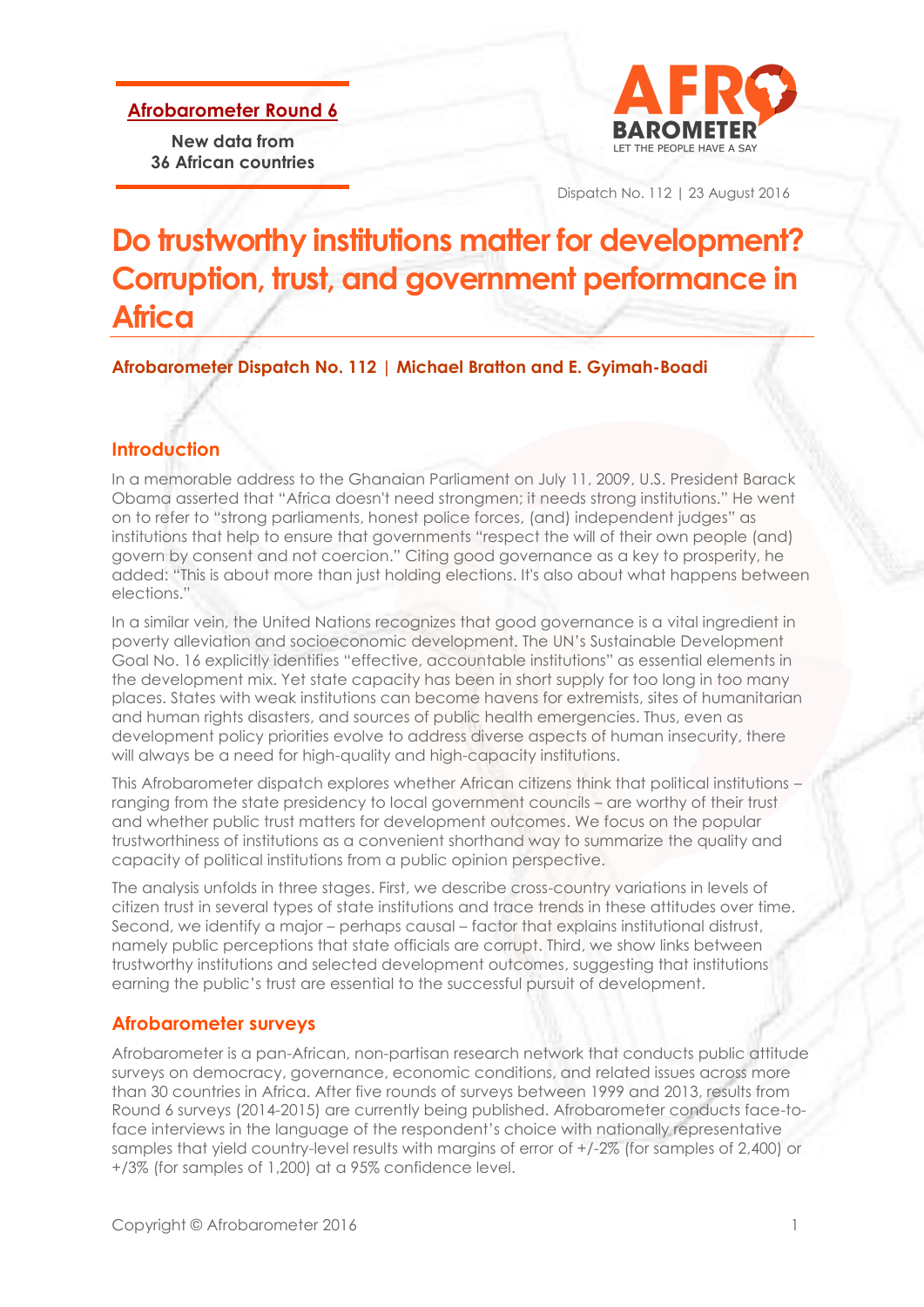

This dispatch uses data from almost 54,000 interviews completed in 36 countries (see Appendix Table A.1 for a list of countries and fieldwork dates). Interested readers should visit http://globalreleases.afrobarometer.org for previous and upcoming Round 6 releases.

## **Key findings**

- Across 36 countries in 2014/2015, Africans express more trust in informal institutions such as religious and traditional leaders (72% and 61% respectively) than in the formal executive agencies of the state (on average 54%).
- That said, people find certain executive agencies, such as the national army and the state presidency, to be quite trustworthy (64% and 57% respectively), especially when compared with legislative and electoral institutions (47% and 44% respectively).
- Popular trust in the executive institutions of the state varies considerably across African countries, from more than 80% in Niger and Burundi to less than 40% in Nigeria, Liberia, and São Tomé and Principe.
- Institutional trust is related to perceptions of corruption. If people think that officeholders are honest, they are likely to deem an institution trustworthy – and vice versa if they think officials are self-serving.
- Trustworthy institutions help to achieve the development outcomes that Africans say they want. For every one of the general public's stated development priorities, trust in the state is associated with positive popular assessments of government performance.
- Thus, socioeconomic development is not a purely technical or engineering exercise. Development outcomes also depend on good governance, which citizens assess partly in terms of whether they find political institutions trustworthy.

## **Trustworthy institutions**

Public trust is an essential lubricant for the workings of any political system. Good governance does not rely solely on the mechanical enforcement of administrative standards or the legal enforcement of constitutional rules. It also requires that citizens share a widespread culture of social confidence that public officials – and the institutions they represent – will instinctively "do the right thing." In a democracy, for example, citizens ought to be able to reasonably expect that public officials will govern on their behalf. If, however, government officials are perceived to violate the public's trust, then people will feel justified in withholding their voluntary compliance.

Do African citizens trust public institutions? How can the trustworthiness of institutions be measured? Which factors help explain ("cause") institutional trust? And what are the developmental outcomes ("consequences") of trust?

Figure 1 outlines a possible set of relationships. The object of interest is institutional trust, measured as the perceived trustworthiness of various political institutions as expressed by citizens in Afrobarometer surveys of public opinion. Conceptually, Figure 1 proposes that institutions are embedded in a social and developmental context that shapes institutions and that, in turn, the context is shaped by institutional interventions.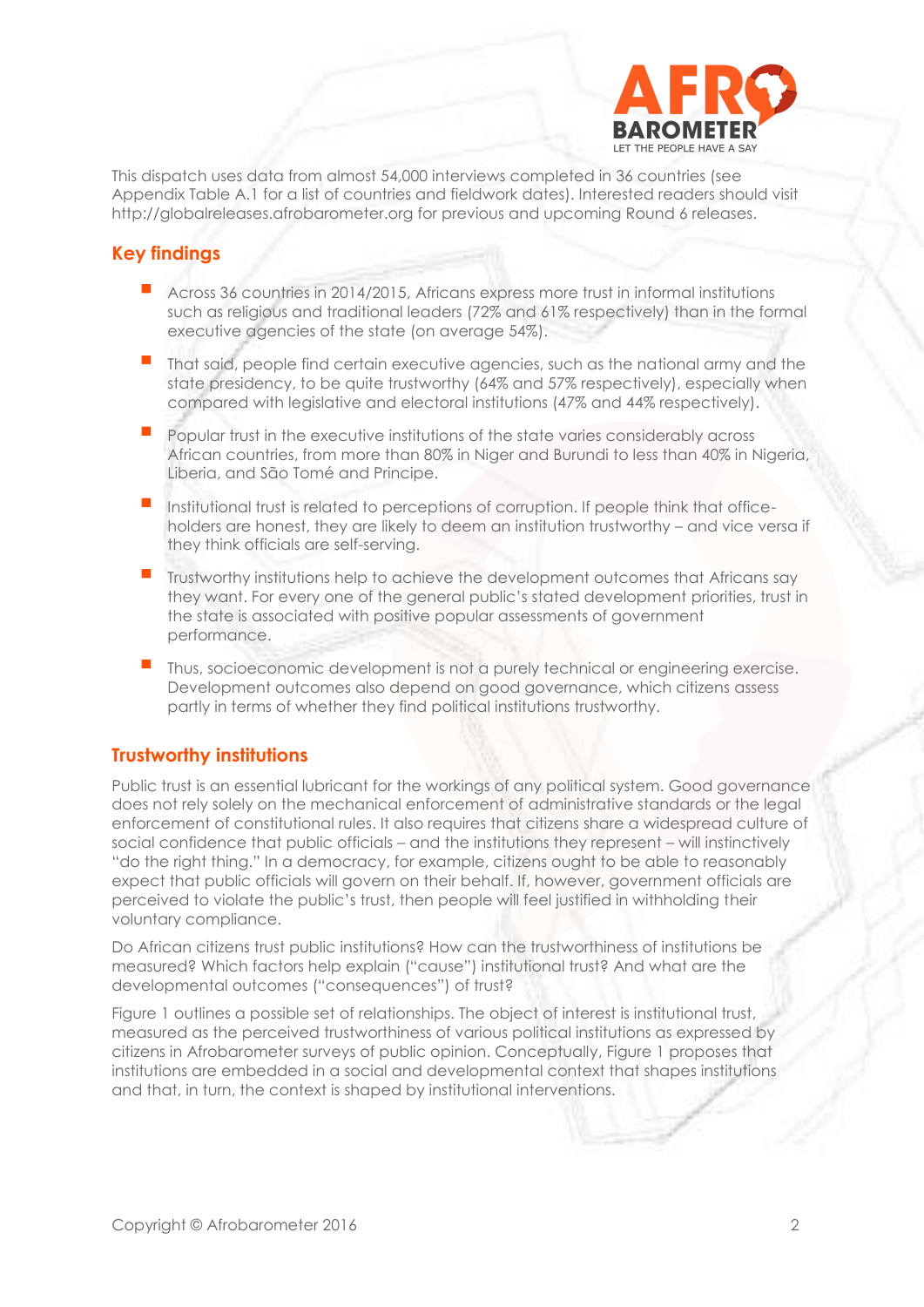

We propose that the way citizens regard the occupants of public office – whether as honest or corrupt – is among the principal "causes" of trust.<sup>1</sup> This relationship is depicted graphically by the uni-directional arrow on the left of the flow chart in Figure 1. We also suggest that trust has developmental "consequences" in the sense that trustworthy institutions are likely to have observable effects on outcomes like economic growth, personal security, and access to services. In this case, however, the relationship is recursive (as depicted by the bidirectional arrows on the right of Figure 1). In other words, positive development outcomes have a feedback effect: They increase popular trust that institutions are effective and accountable. In contrast to this virtuous cycle, however, it is equally plausible (and perhaps even more likely) that negative developmental outcomes can – in a vicious cycle – reinforce pre-existing popular perceptions that political institutions are untrustworthy.

## Figure 1: Corruption, trust, and development outcomes Proposed relationships



### **Popular trust in institutions**

To measure institutional trust, Afrobarometer asks, "How much do you trust each of the following?" and then provides a list of 12 common political institutions found in African countries. Response categories range from "not at all" through "just a little" and "somewhat" to "a lot." In the 2014/2015 surveys, most respondents offer a substantive reply; depending on the institution, only 2% to 8% say that they "don't know" or "haven't heard enough" to form

 $1$  In this paper, the language of "cause" and "consequence" is used colloquially rather than formally. Inferences are based on observed statistical associations between key variables. While causality cannot be definitively established, we nonetheless argue that our assumptions about directionality are, subject to further confirmation, the most plausible options available.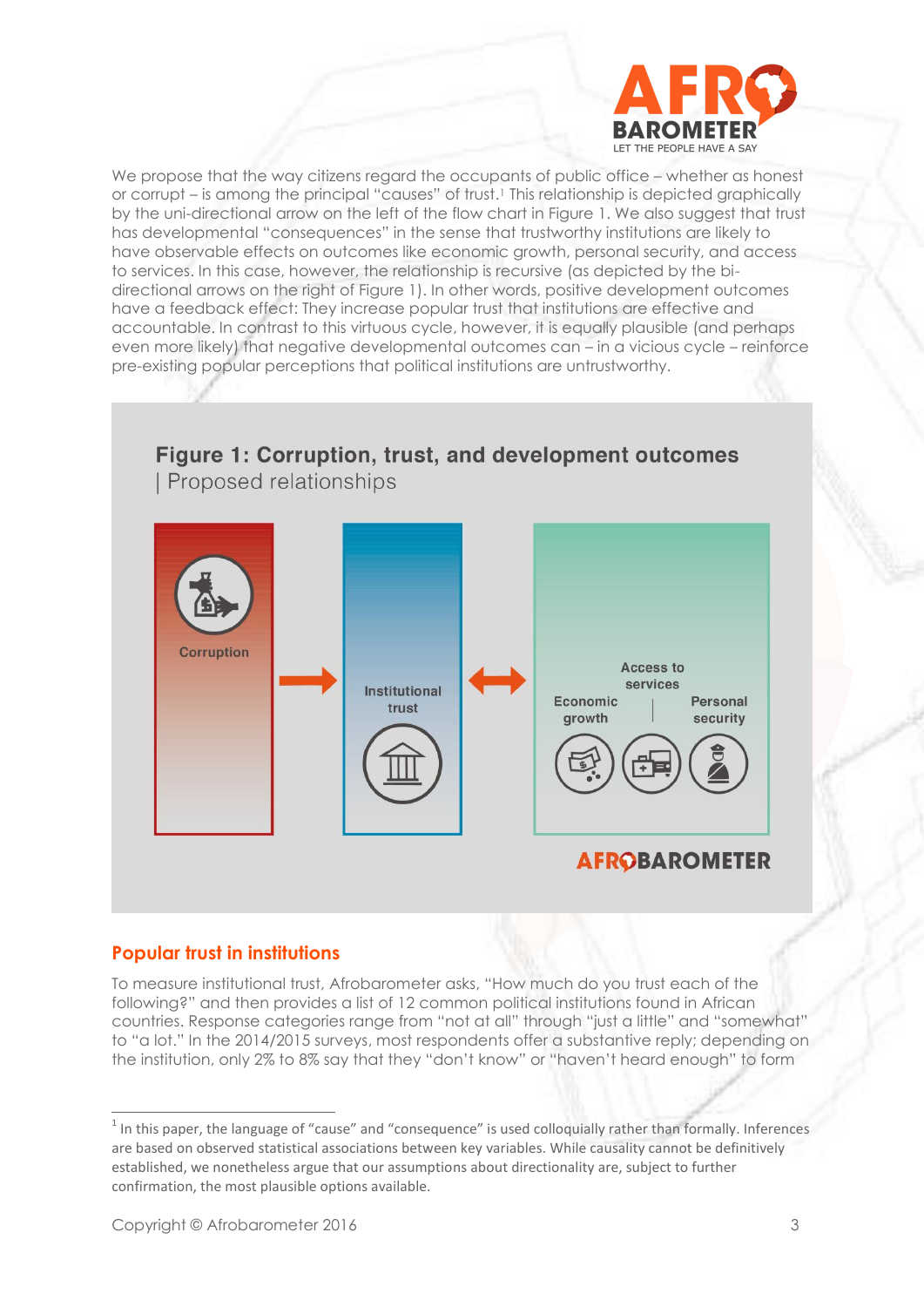

an opinion. Not surprisingly, more people hold views about the trustworthiness of well-known institutions such as the state presidency or the police force than about lesser-known bodies such as the tax department or the courts of law.

Figure 2 displays the distribution of positive responses ("somewhat" plus "a lot") by type of institution across all 36 African countries. It shows that, in the public mind, the most trustworthy institutions are religious leaders (72%) and the national army (64%). On average, the least trusted institutions are the tax authorities (44%) and opposition political parties (36%). This pattern of public opinion is cross-nationally consistent: Institutions rank in the same order in almost every country surveyed. Across institutions, however, the range of responses is considerable; the most trusted institution attracts twice as much popular confidence as the least trusted institution.





**Respondents were asked:** *How much do you trust each of the following, or haven't you heard enough to say?*

*(% of respondents who say "somewhat" or "a lot"; N= 53,935)*

Figure 3 presents the same data according to institutional sector. This alternative perspective offers three general insights. First, it confirms that the Africans we surveyed have far more confidence in informal institutions such as religious leaders (priests, pastors, and imams) and traditional leaders (chiefs, elders, and headmen) than in the formal institutions of the state. As such, people are telling us that they are more likely to use informal than formal channels in addressing felt needs. Second, among state institutions, popular trust is more forthcoming for agencies of the executive branch (presidency, army, and police, even including the tax department) than for the legislative branch (National Assembly and local government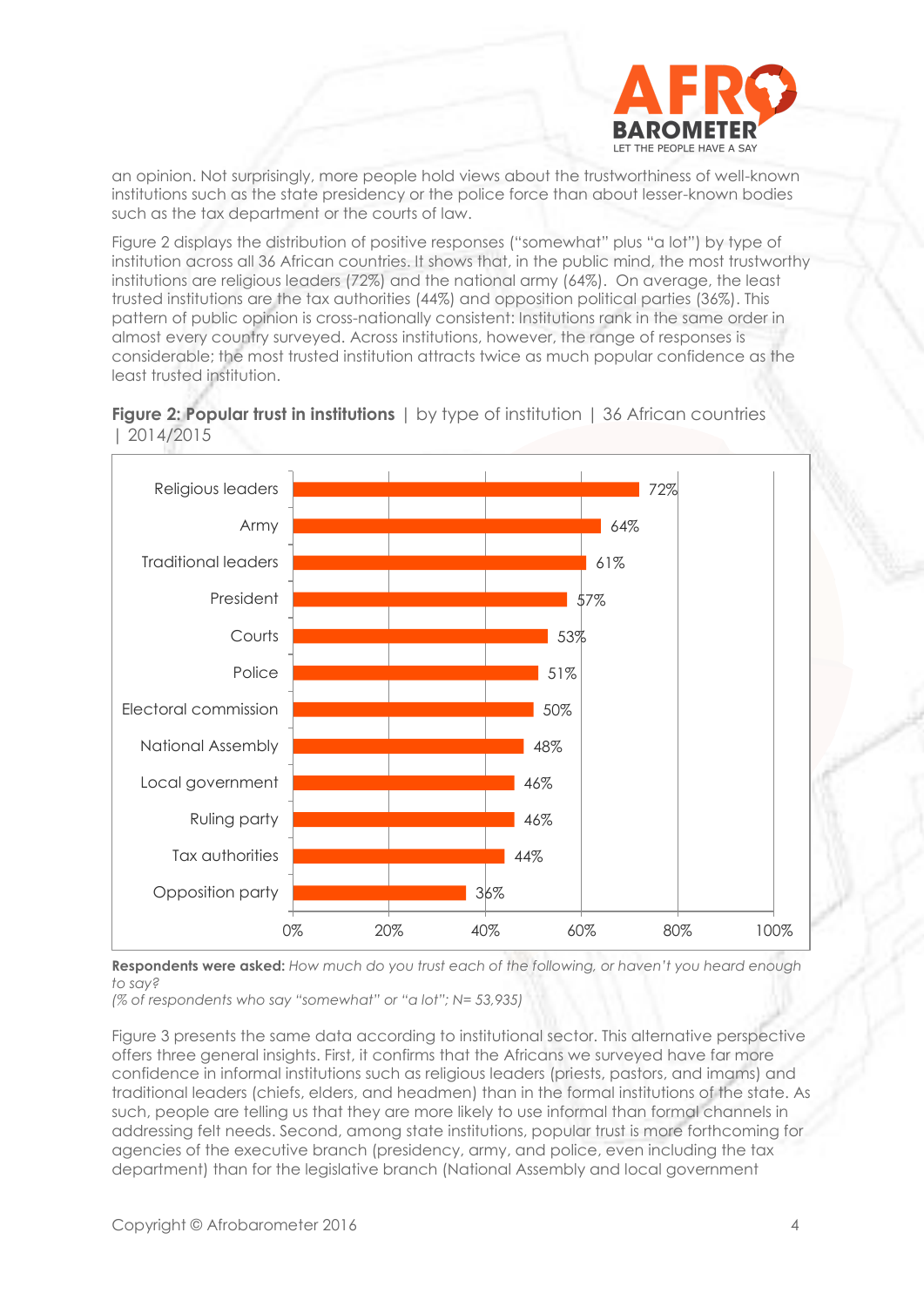

councils), which supposedly represents the citizenry. This result raises the question of whether popular trust – at least to a degree – is blindly and uncritically granted. After all, citizens usually have fewer channels of information about, and recourse against, appointed officials in the executive branch than elected legislators, whom they can vote out of office.

Third, we note that African citizens have the lowest levels of institutional trust in the electoral sector, which here contains the electoral commission and the political parties that contest elections. On average, in a setting where two-thirds of the adult population trust informal institutions, fewer than half of all Africans interviewed express trust in electoral institutions. There is a paradox here. Of all the requirements of a functioning democracy (including the rule of law, legislative oversight of the executive, civilian control of the military, a vibrant civil society), elections are probably the most broadly and deeply institutionalized elements in Africa. And yet citizens seem to be saying they have least confidence in this sector, at least when they compare electoral institutions to a political regime in which decisions are made by informal elites or state executives.



**Figure 3: Popular trust in institutions** | mean trust score by institutional sector | 36 African countries | 2014/2015

**Respondents were asked:** *How much do you trust each of the following, or haven't you heard enough to say?*

*(mean % of respondents who say "somewhat" or "a lot"; N= 53,935)*

### **Trust in the state**

Setting informal institutions aside, we therefore observe a pattern of institutional trust in which citizens grant greatest legitimacy to the executive agencies of the state. For this reason, it is appropriate to concentrate analysis on this dimension of trust. It would be especially useful to have a single index of "trust in the state" to serve as an instrument for further analysis.

Table 1 suggests that Afrobarometer justifies the construction of such an index. It shows that popular attitudes toward the four core executive agencies – presidency, army, police, and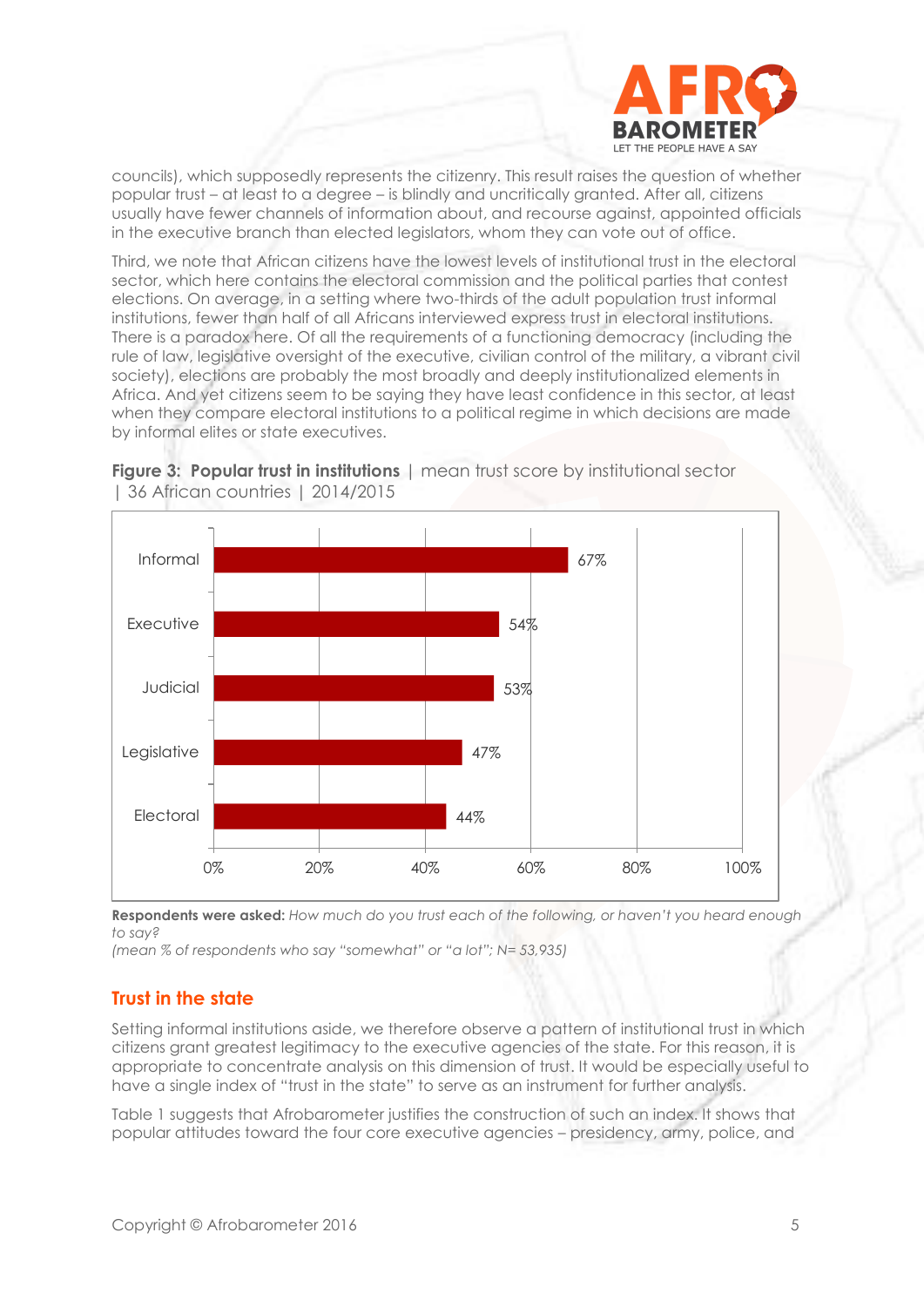

tax authority – do indeed cluster closely together.2 People who trust one of these institutions usually trust all others. Because trust in the tax department fits least well, we proceed with an Index of Trust in the State based on public assessments of the trustworthiness of the presidency, army, and police. In parliamentary systems, trust in the prime minister is substituted for trust in the state president.

**Table 1: Index of Trust in the State (core executive institutions)** | citizen perceptions | validity and reliability tests | individual level | 2014/2015

| <b>Index</b>              | <b>Indicators</b>      | Validity*<br>Variance explained<br>(%) | <b>Reliability</b><br>Cronbach's alpha<br>$(scale of 0-1)**$ |  |  |
|---------------------------|------------------------|----------------------------------------|--------------------------------------------------------------|--|--|
| <b>Trust in the State</b> |                        | 59%                                    | .737                                                         |  |  |
|                           | <b>Trust president</b> |                                        | (.685)                                                       |  |  |
|                           | Trust army             |                                        | (.650)                                                       |  |  |
|                           | <b>Trust police</b>    |                                        | (.638)                                                       |  |  |
|                           | Trust tax authority    |                                        | (.749)                                                       |  |  |

*\* Factor analysis method = principal components, no rotation \*\* Figures in parentheses show alpha if item is deleted. N= 53,935*

On average, a majority of African citizens (57%) find the executive institutions of the state to be worthy of "some" or "a lot" of their trust. But the range of country scores is enormous. Figure 4 contrasts extremely high average levels of expressed trust in the state in Niger and Burundi (above 80%) with extremely low levels in Nigeria, Liberia, and São Tomé and Principe (below 40%).

Popular trust in the executive institutions of the state is not a recent phenomenon. Afrobarometer has tracked trends in opinion on this subject in 16 countries over four surveys between 2005 and 2015 (see Figure 5).<sup>3</sup> In these places, trust in the national army rose somewhat over the period (especially until 2012), whereas trust in the state presidency tended to decline slightly (but never fell below a solid majority). The police force, which is the executive agency with the most regular, day-to-day, front-line contact with the populace, experienced the largest decline in public trust over the past decade. Even so – for these 16 countries and for the full 36-country Afrobarometer sample – more Africans currently express confidence in the police forces than consider them untrustworthy.

 $2$  Factor analysis (principal components method) enables the discovery of this sort of regularity within a data set. In this case, it confirms that a single index is a valid summary measure of four component indicators because it (a) accounts for 59% of their variance and (b) captures the idea of trust in the state as a whole. The index is also statistically reliable, especially when the tax authority is dropped from the index (Cronbach's  $alpha = .749$ ).

<sup>&</sup>lt;sup>3</sup> Benin, Botswana, Cape Verde, Ghana, Kenya, Lesotho, Madagascar, Malawi, Mali, Namibia, Nigeria, Senegal, Tanzania, Uganda, Zambia, and Zimbabwe.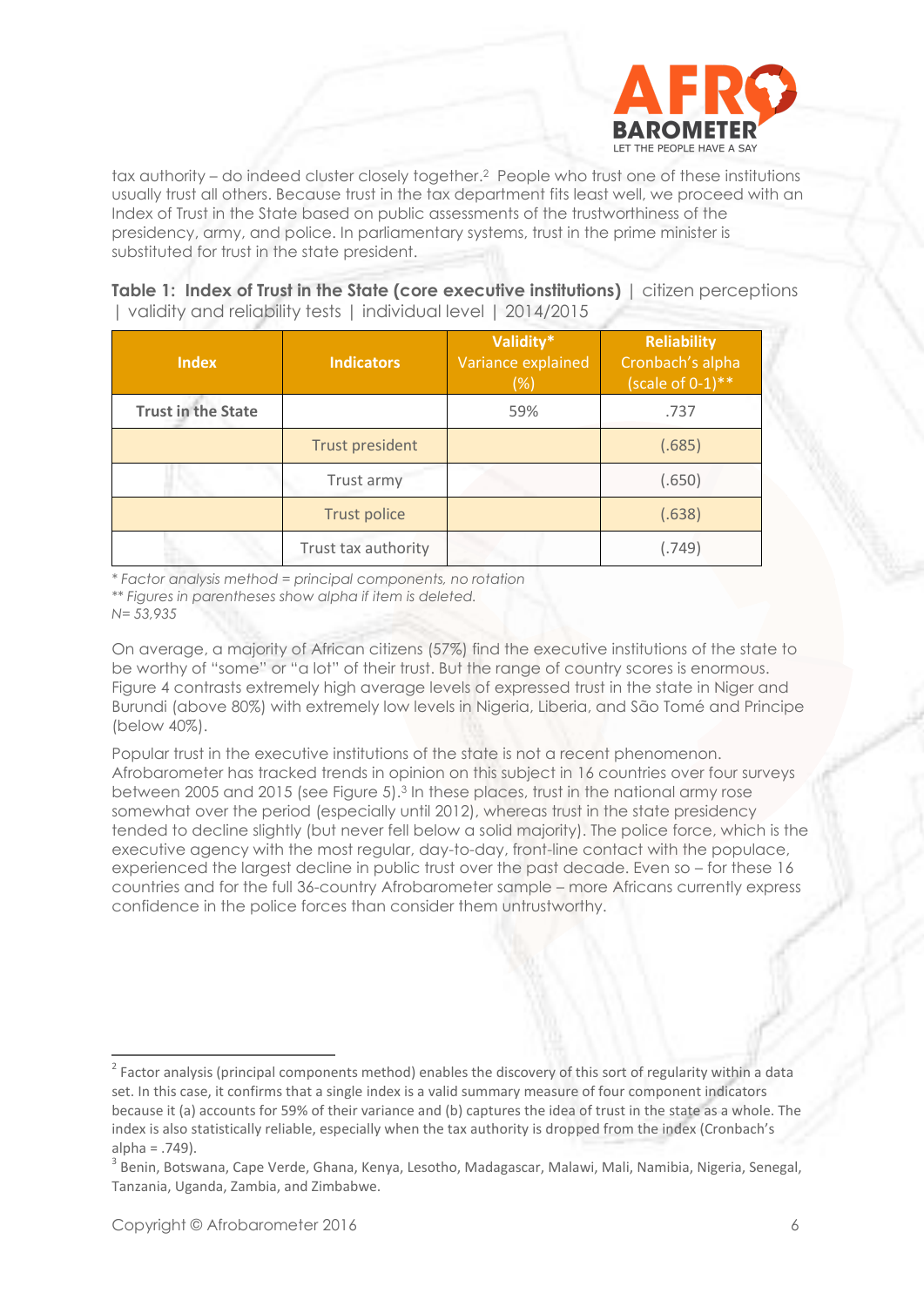



**Figure 4: Trust in the state\*** | by country | 36 African countries | 2014/2015

*\* Core executive institutions only (president or prime minister, army, police)*

**Respondents were asked:** *How much do you trust each of the following, or haven't you heard enough to say?*

*(mean % of respondents who say "somewhat" or "a lot")*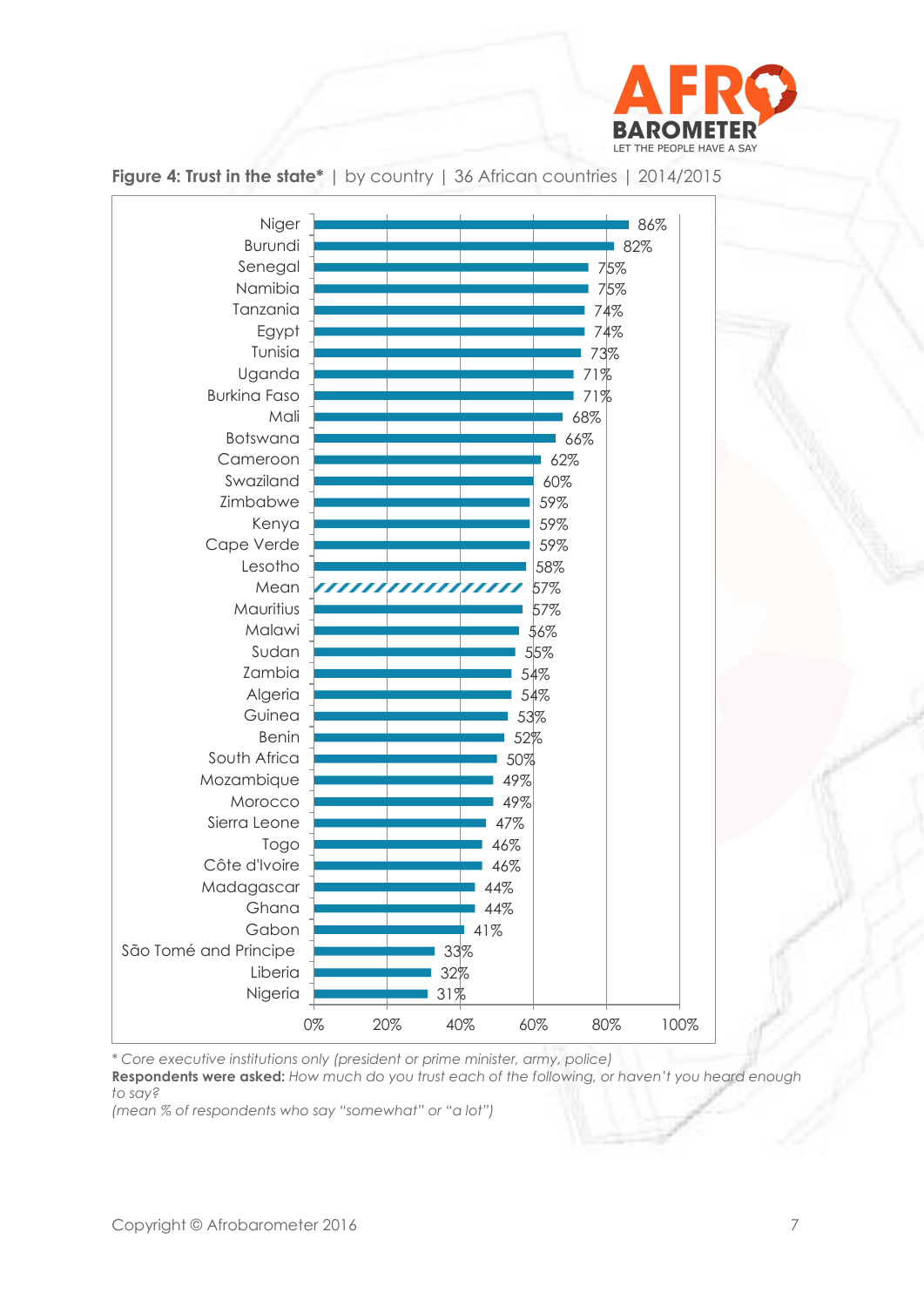



**Figure 5: Trends in trust** | core executive institutions of the state | 16 African countries | 2005-2015

**Respondents were asked:** *How much do you trust each of the following, or haven't you heard enough to say?*

*(mean % of respondents who say "somewhat" or "a lot") (Note: 2008/2009 army figure is imputed.)*

## **Corruption and trust**

What explains trust in the state? While many factors play a part in forming an institution's public reputation, one compelling driver is surely whether citizens suspect corruption. If people think that office-holders are honest, they are likely to deem the institution trustworthy – and vice versa if they think officials are self-serving. We therefore expect to find a strong negative relationship between popular perceptions of official corruption and trust in the state.

In the realm of political attitude formation, subjective perceptions may be more potent than objective experiences. Even lacking a firsthand encounter with a demand for a bribe from a public official, people will form estimates of trustworthiness from what they hear about official graft from family, friends, workmates, and the mass media – and perhaps even from the sidewalk rumour mill.

Afrobarometer measures such perceptions by asking, "How many of the following people do you think are involved in corruption, or haven't you heard enough to say?" A list of 10 types of elite actors – from members of Parliament to business executives – is provided, eight of which overlap with the institutions for which data on trustworthiness are available. The scale of possible responses runs from "none of them" through "some" or "most" "to all of them."

As an illegal activity, corruption is often hidden, especially when it takes the form of grand (as opposed to petty) corruption. Unsurprisingly, people therefore are somewhat less certain in their opinions about the extent of corruption than they are about how much they trust. We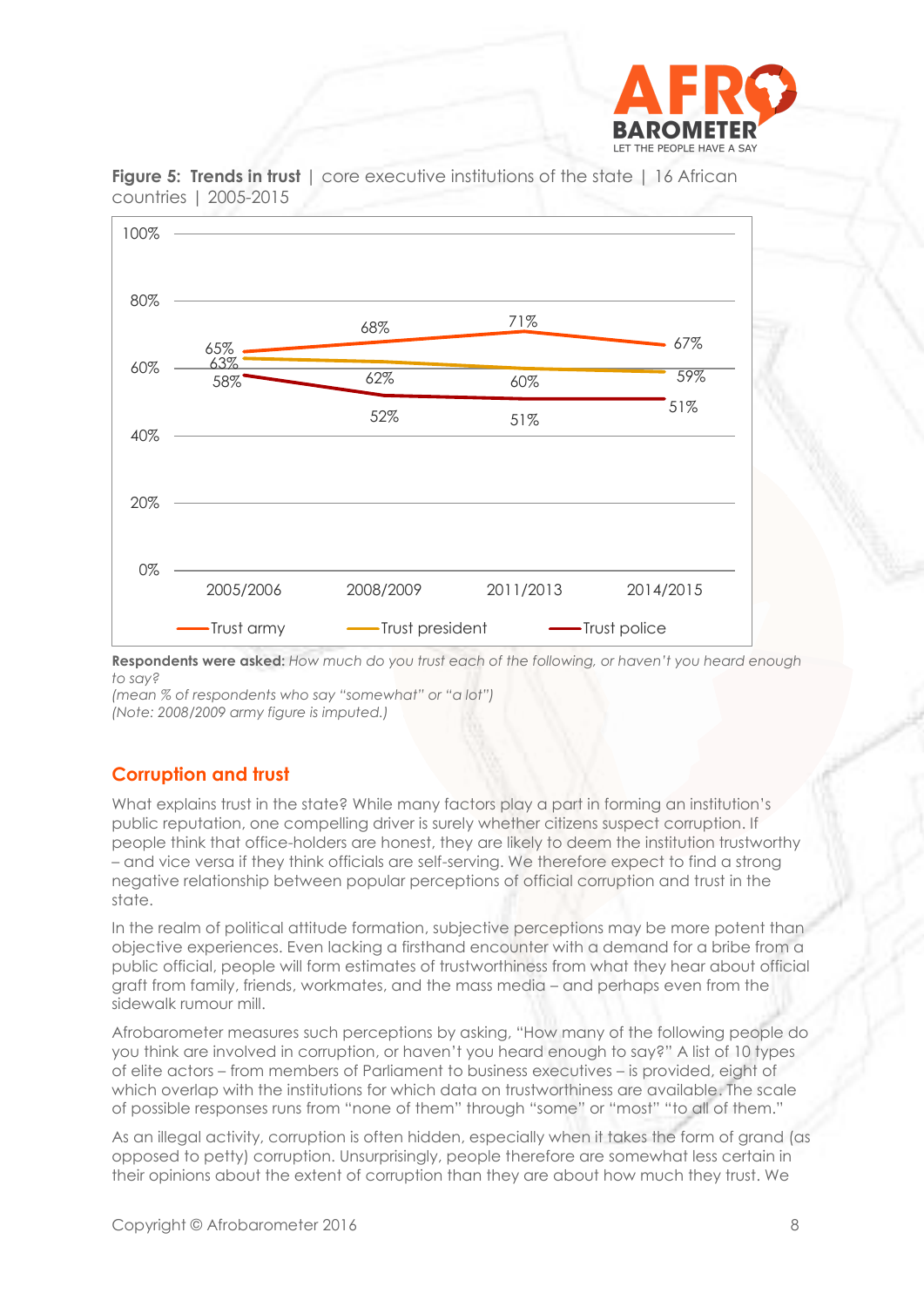

thus see higher levels of "don't know" responses on this subject, for example 13% for tax officials, 12% for the office of the president, and 11% for parliamentarians and judges.

Nevertheless, in their own minds, ordinary Africans consistently make a negative connection between corruption and trust. In Table 2, the sign on the correlation coefficient is always negative. And for every political institution, this relationship is strong (the correlation coefficients, always above r = .350, are unusually large, at least for individual-level data) and statistically significant (that is, almost certainly not due to chance).<sup>4</sup>

Importantly, the link between perceived corruption and institutional trust is most marked for core executive institutions of the state, including the president, the courts, and the police.<sup>5</sup> Interestingly, African respondents also tell us that if religious leaders are seen as corrupt, they, too, risk impugning the reputations of the institutions they represent. Perhaps reflecting low levels of popular knowledge about the tax system, however, the corruption-trust connection is weaker (though still strong) for tax authorities.

**Table 2: Corruption and trust** | citizen perceptions | individual level | 36 African countries | 2014/2015

|            |                                      |                              |               |               | <b>Institutional trust</b>                     |                |                         |                |                     |
|------------|--------------------------------------|------------------------------|---------------|---------------|------------------------------------------------|----------------|-------------------------|----------------|---------------------|
|            |                                      | Pres.                        | <b>Courts</b> | <b>Police</b> | Rel.<br><b>leaders</b>                         | Nat.<br>Assem. | Trad.<br><b>leaders</b> | Local<br>govt. | <b>Tax</b><br>dept. |
|            | <b>President</b>                     | $-433***$                    |               |               | "How much do you trust each of the following?" |                |                         |                |                     |
|            | <b>Courts</b>                        |                              | $-.388***$    |               |                                                |                |                         |                |                     |
| corruption | <b>Police</b>                        |                              |               | $-.387***$    |                                                |                |                         |                |                     |
|            | <b>Religious</b><br><b>leaders</b>   |                              |               |               | $-.386***$                                     |                |                         |                |                     |
| Perceived  | <b>National</b><br><b>Assembly</b>   | "How many<br>of the          |               |               |                                                | $-.377***$     |                         |                |                     |
|            | <b>Traditional</b><br><b>leaders</b> | following<br>people do       |               |               |                                                |                | $-0.375***$             |                |                     |
|            | Local<br>government                  | you think<br>are<br>involved |               |               |                                                |                |                         | $-.359***$     |                     |
|            | <b>Tax</b><br>department             | in<br>corruption?"           |               |               |                                                |                |                         |                | $-.357***$          |

*Pearson correlation coefficients (two-tailed sig) \*\*\* significant at <.001 (N= 39,599)*

We cannot be certain that the flow of causality runs from perceptions of corruption to sentiments of institutional trust. After all, like the second set of arrows in Figure 1, the first arrow may also be bi-directional, that is, having two heads. Stated differently, there is some possibility that people's lack of trust in a given institution might induce them to infer that officials in that institution engage in corruption. But, rather than entertaining the possibility of reverse causality, we prefer a more commonsense scenario. It is likely that people are neutral

 $4$  The test of association is the Pearson correlation coefficient, in which 0 = no association and 1 = perfect association. A coefficient that is significant at .001\*\*\* has only a 0.1% chance of being wrong.

 $<sup>5</sup>$  Afrobarometer Round 6 surveys did not measure perceived corruption in the army.</sup>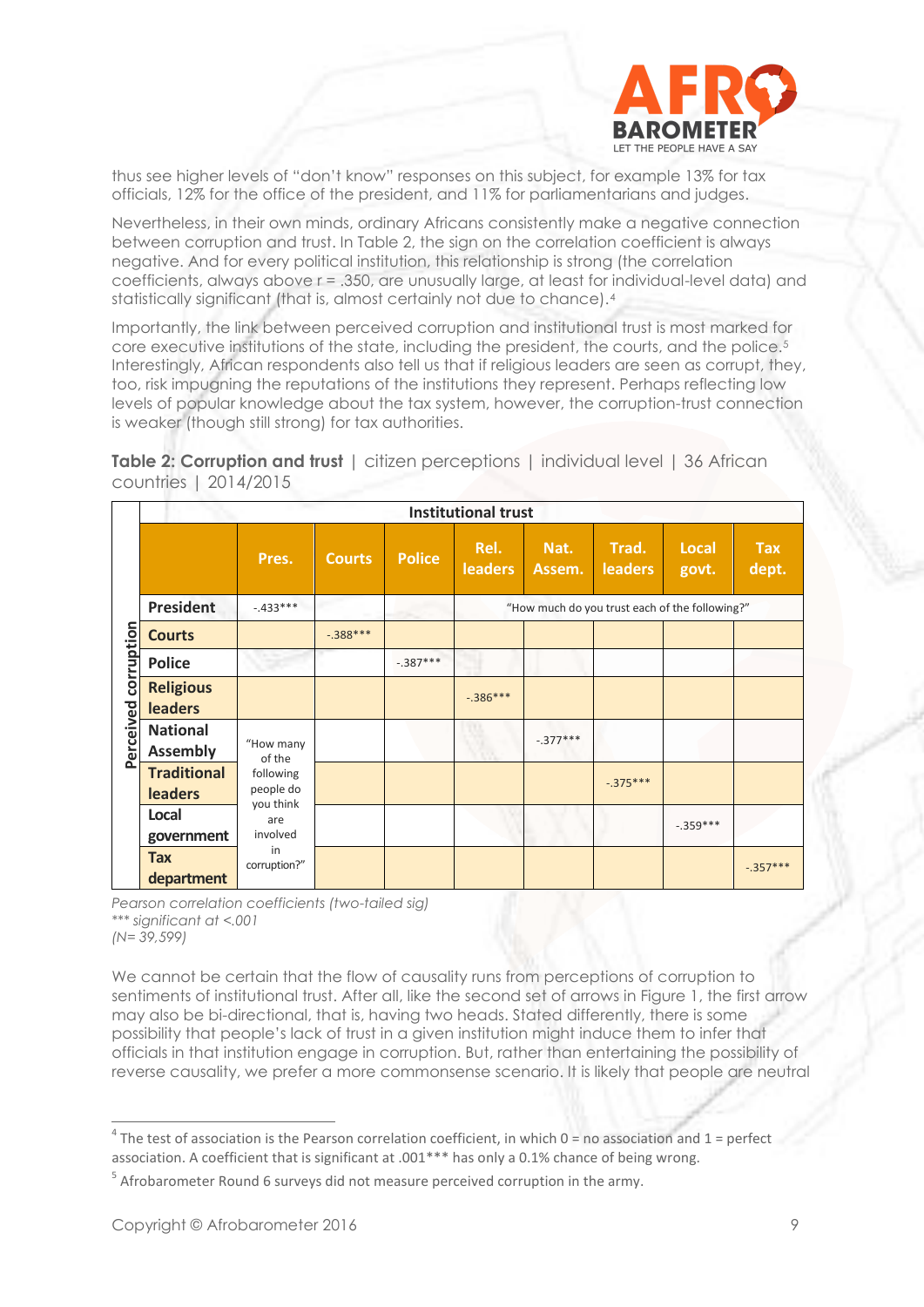

about matters of institutional trust until such time as they are exposed to information that gives them reason to form an opinion. By personally encountering corrupt officials – or, more likely, simply hearing stories about dishonest leaders from other sources – people arrive at a judgment, in this case distrust. For this reason, we contend that it is more probable that the arrow of causality runs from corruption to trust rather than in the reverse direction.

As a test of this proposition, consider the close bond between perceived corruption and popular trust in the police. Figure 6 depicts this relationship graphically at the aggregate (i.e. country) level. In an effort to infer causality, we measure perceived police corruption in Afrobarometer Round 5 (2011/2013)), about three years prior to our Afrobarometer Round 6 (2014/2015) indicator of trust in the police in 33 countries included in both survey rounds. The logic of using a time-lagged predictor is to increase confidence that a prior condition is affecting a subsequent outcome and to reduce the possibility of mistaking a correlation for a cause.

According to Figure 6, people who had a positive view of police integrity in 2011/2013 (seeing "none" or only "some" corruption) tended to trust the police in 2014/2015. The overall relationship is strong (r = .507), which suggests that corruption alone explains about onequarter of the variance in trust  $(r^2 = .257)$ . The model works extremely well for some countries. In Kenya, for example, low perceived police integrity in 2011 predicts low trust in the police in 2014; and in Botswana, high 2012 integrity forecasts high trust in 2014. In a few countries – such as Burundi and Niger – the model works less well, with looser linkages between corruption and trust.



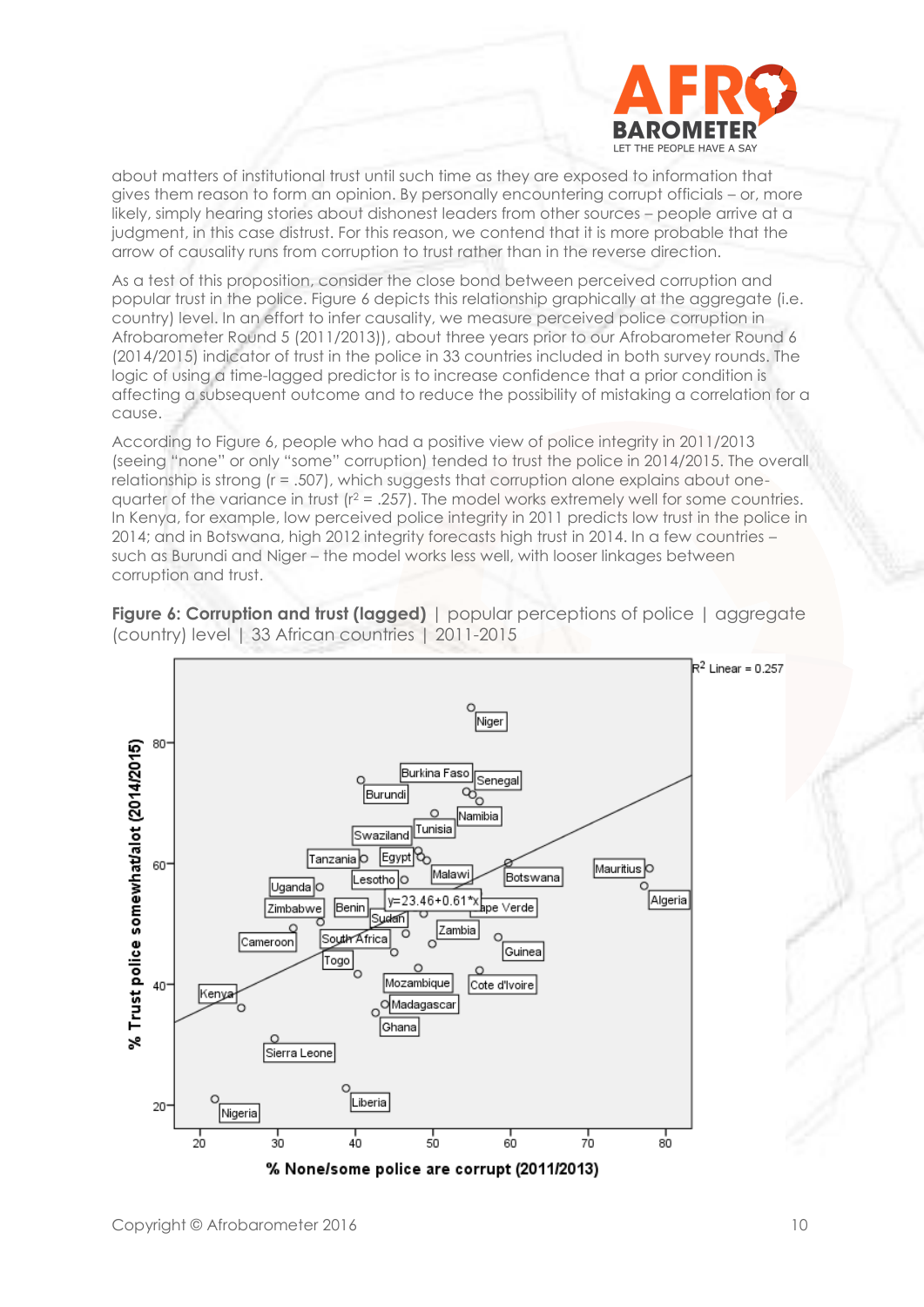

## **Trust and development**

We now turn from possible causes of institutional trust to potential consequences for economic and social development. After all, the state remains a principal agent of planned development in most African countries. Human welfare therefore depends in good part on whether its core agencies are effective and accountable and deemed so by the general public.

What kind of development do Africans want? To assess popular priorities, Afrobarometer asks, "In your opinion, what are the most important problems facing this country that the government should address?" Survey respondents are able to offer up to three responses. The public's top 10 problems in 2014/2015 are displayed by the blue columns in Figure 7. Unemployment, which is cited by 37% of all persons interviewed, is the most frequently mentioned problem, followed by health care, education, and water supply. Corruption ranks 10th.



**Figure 7: Most important problems and perceived government handling of these problems** | 36 African countries | 2014/2015

#### **Respondents were asked:**

- *In your opinion, what are the most important problems facing this country that government should address? (% of cases, based on up to three responses per respondent)*
- *How well or badly would you say the current government is handling the following matters, or haven't you heard enough to say: Managing the economy? Improving the living standards of the poor? Creating jobs? Narrowing gaps between rich and poor? Reducing crime? Improving basic health services? Addressing educational needs? Providing water and sanitation services? Ensuring everyone has enough to eat? Fighting corruption in government? Maintaining roads and bridges? (% of respondents who say "fairly well" or "very well")*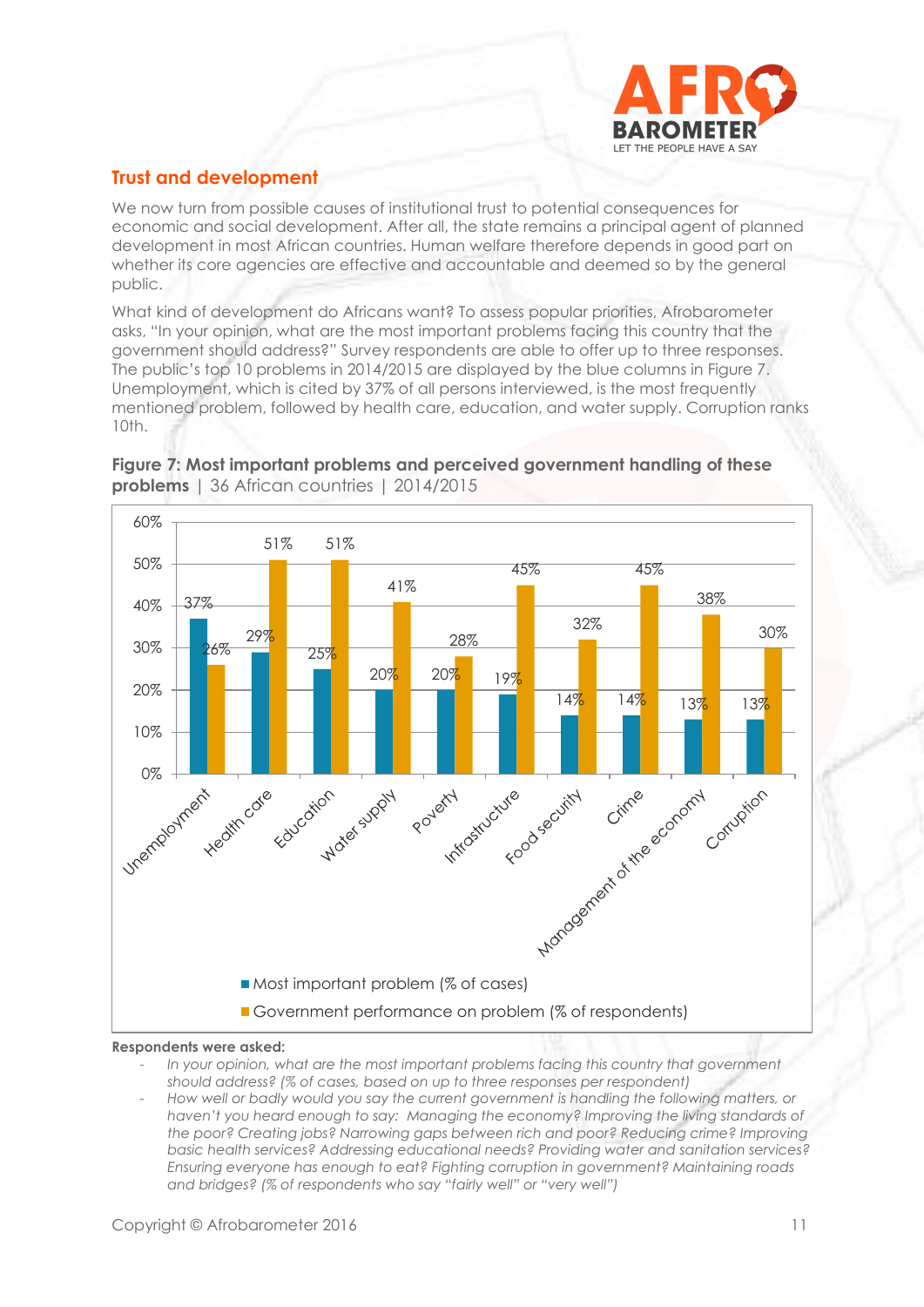

To assess outcomes, Afrobarometer tracks popular perceptions of "how the government is handling" each of these development sectors. Perceived government performance is represented by the yellow columns in Figure 7. The chart shows that citizens are dissatisfied with outcomes on their top-ranked problem (unemployment): Only 26% say that the government is performing "fairly well" or "very well" in creating jobs. Governments also fare badly on related economic tasks, with mere minorities expressing satisfaction with official performance at managing the macro-economy (38%), ensuring that people have enough to eat (32%), and improving the living standards of the poor (28%). Citizens give governments higher marks in the social sectors, where slim majorities (51%) report good performance in improving basic health services and addressing educational needs.

Does institutional trust matter for these development outcomes? In Table 3, we apply the Index of Trust in the State to search for possible associations. The first two columns of the table restate the data on most important problems and government performance from Figure 7. The third column reports results of correlation tests. It shows that for every one of Africa's top 10 development problems, the Index of Trust in the State is strongly and significantly related to popular perceptions of government performance.

The most robust association (.329\*\*\*) is between institutional trust and management of the economy, which reflects a prevailing mass expectation that the state is responsible for guiding economic development. There is also a strong association between trust in the executive agencies of the state and popular satisfaction with government performance at controlling crime (.296\*\*\*) and corruption (.292\*\*\*). These results suggest that people recognize the state's essential function in guaranteeing law and order and that they rely on feelings of trust when assessing whether governments are delivering these fundamental political goods. In sum, when people trust the state, they also tend to think that the government is performing well at its basic and overarching development tasks.

| <b>Most important problems</b> | <b>Government performance</b><br>("fairly well" or "very well") | <b>Government performance</b><br>by trust in the state** |
|--------------------------------|-----------------------------------------------------------------|----------------------------------------------------------|
| Management of the economy      | 38%                                                             | $.329***$                                                |
| Crime                          | 45%                                                             | $.296***$                                                |
| Corruption                     | 30%                                                             | $.292***$                                                |
| Poverty                        | 28%                                                             | $.260***$                                                |
| Unemployment                   | 26%                                                             | $.241***$                                                |
| Education                      | 51%                                                             | $.233***$                                                |
| Health care                    | 51%                                                             | $.232***$                                                |
| <b>Food security</b>           | 32%                                                             | $.223***$                                                |
| Water supply                   | 41%                                                             | $.196***$                                                |
| Infrastructure                 | 45%                                                             | $.186***$                                                |

**Table 3: Institutional trust and development outcomes** | citizen perceptions | individual level | 36 countries | 2014/2015

*\*\* Pearson correlation coefficient* 

*\*\*\* significant at .001*

*(N = 39,375)*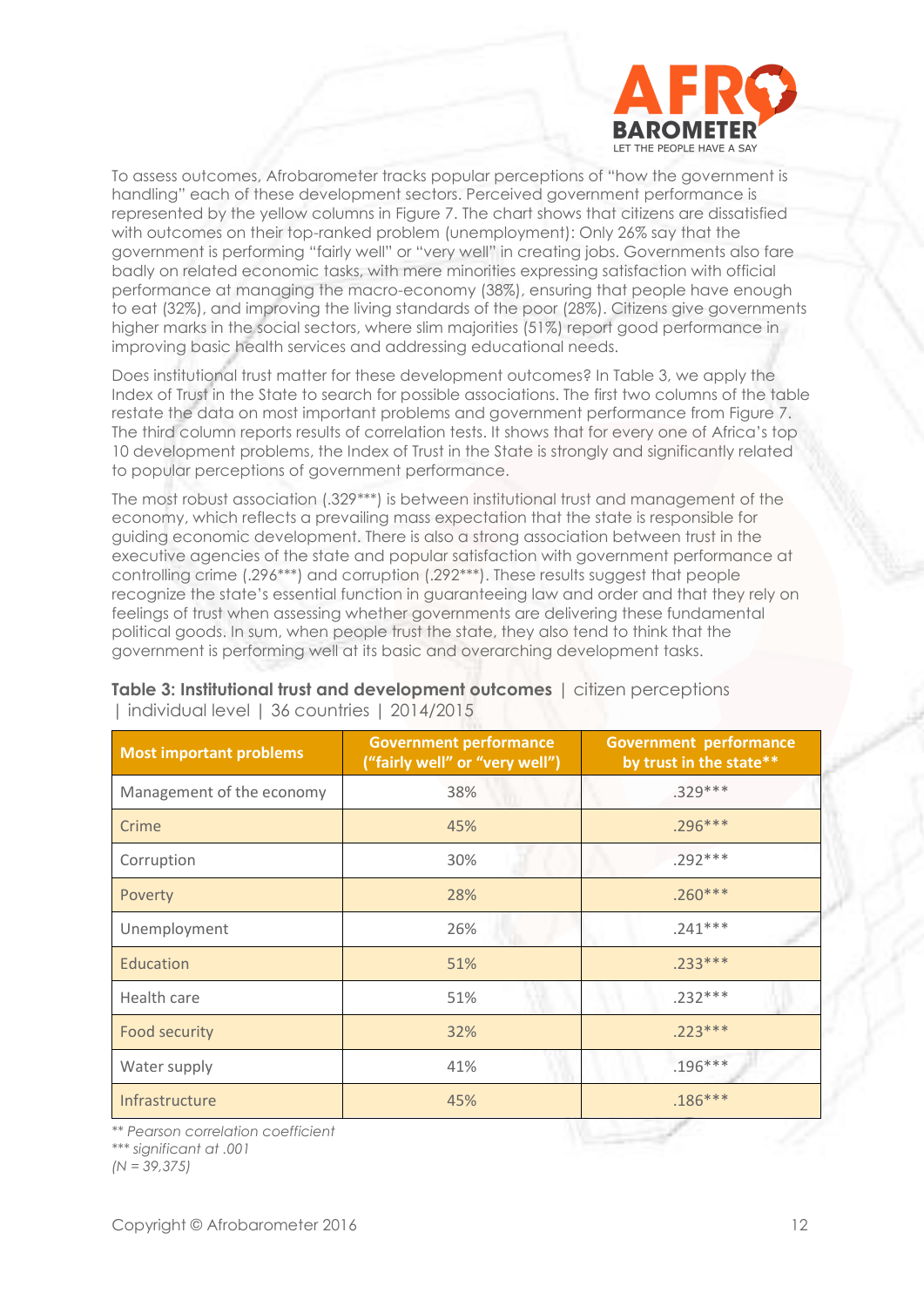

As stated, the link between trust and performance is strong and significant in every development sector. But it is relatively weaker for economic and social activities for which people do not rely exclusively on the state. For example, institutional trust appears to matter for family food security (.223\*\*\*) and household water supply (.196\*\*\*) even though people provide all or some of these private goods for themselves. Oddly enough, however, the trustperformance connection holds only loosely for the provision of transportation infrastructure (such as roads and bridges) (.186\*\*\*), even though this largely central government function is foundational to development.

## **Conclusion**

This paper has begun to explore the extent, origins, evolution, and implications of institutional trust as expressed by more than 50,000 Africans in Afrobarometer surveys in up to 36 African countries. It has shown that people trust informal institutions more than formal ones and that, within the state, they trust executive institutions more than legislative or electoral ones. In the public mind, corruption is inversely related to trust, and an Index of Trust in the State is positively related to development outcomes.

A couple of puzzles remain. The first pertains to causality. Does trust shape assessments of development performance? Or, conversely, does good performance induce popular trust? Second, given that trust and corruption are (negatively) related, is trust even necessary for explaining development outcomes? Perhaps attitudes to corruption can explain perceptions of the government's performance on their own.

We cannot resolve either of these questions definitively in this brief analysis. By way of conclusion, we simply note that additional tests tend to support the proposition that trust

To further explore this data, please visit Afrobarometer's free online data analysis facility at www.afrobarometer.org/online-data-analysis.

matters for development. For example, trust in the state in 2011/2013 is a powerful predictor of development outcomes in 2014/2015, which is consistent with a causal story in which trust precedes developmental consequences.<sup>6</sup> And when we run a simple regression model that includes both expressed trust and

perceived corruption, we find that trust does not disappear but remains the leading predictor of perceived developmental effects.<sup>7</sup>

Thus, the results in this brief analysis are consistent with an independent role for trustworthy institutions in the development process in Africa. Stated differently, social and economic progress requires good governance. Those international donors who may be tempted to downplay the importance of democratic governance should remember that development is not a purely technical or engineering exercise. It also requires voluntary compliance, organized cooperation, and self-motivation from large numbers of ordinary citizens. Citizens are most likely to take part in a collective development enterprise if they have confidence that the institutions of the state are well governed. In short, regardless of economic or social sector, trustworthy institutions are an essential political element in the successful pursuit of development.

<sup>&</sup>lt;sup>6</sup> For example, trust in the state in 2011/2013 predicts popular assessments of government management of the economy: r = .323\*\*\*. A similar pattern holds for other aspects of government performance. Note that this result reflects aggregated country-level analysis.

<sup>&</sup>lt;sup>7</sup> For example, trust in the state (beta = .297) explains almost twice as much variance in popular assessments of the government's management of the economy than the perceived corruption of government officials (beta  $= -.172$ ).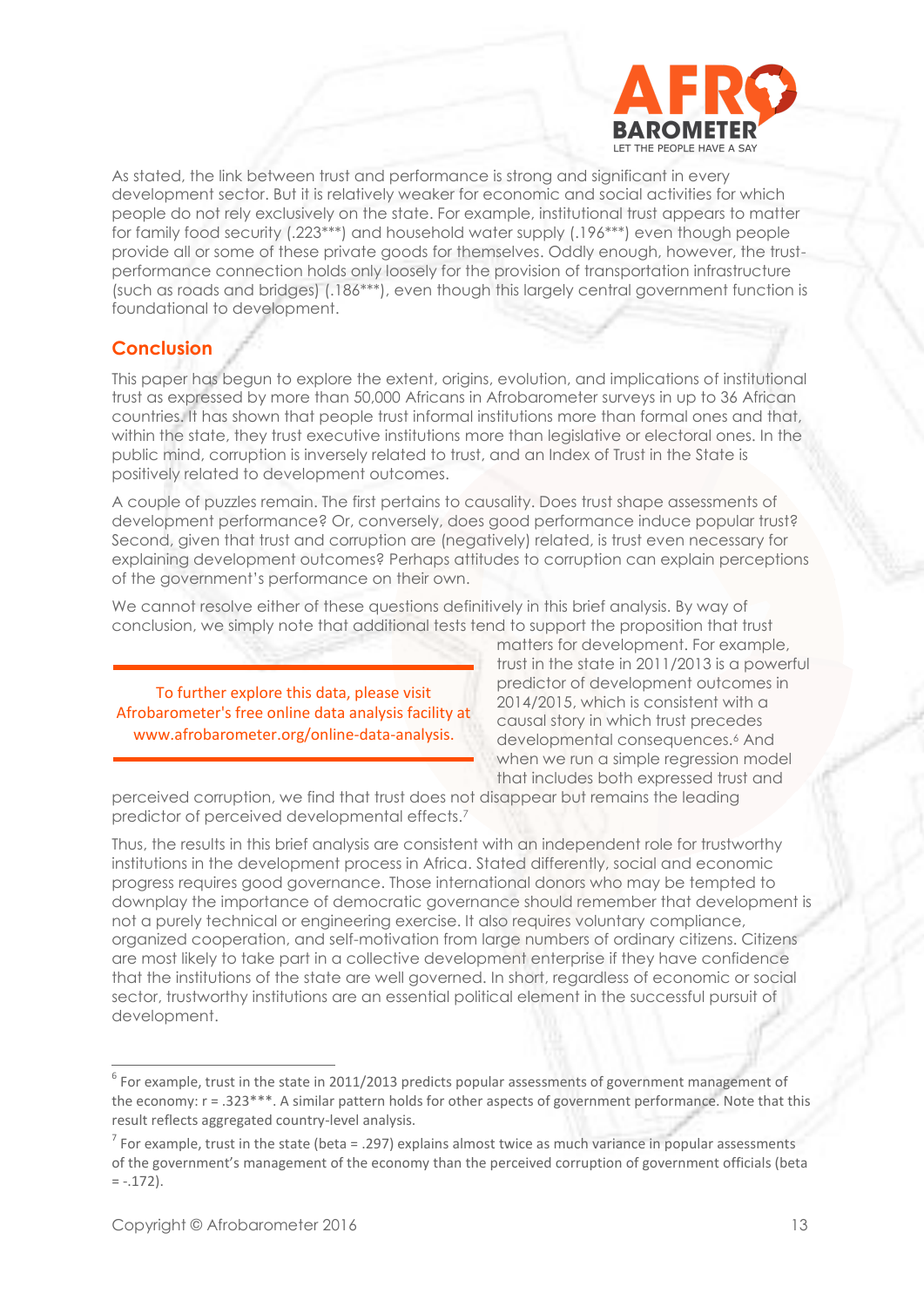

## **Appendix**

**Table A.1: Afrobarometer Round 6 fieldwork dates and previous survey rounds**

| <b>Country</b>               | <b>Months when Round 6</b><br>fieldwork was conducted | <b>Previous survey rounds</b> |  |
|------------------------------|-------------------------------------------------------|-------------------------------|--|
| <b>Algeria</b>               | May-June 2015                                         | 2013                          |  |
| <b>Benin</b>                 | May-June 2014                                         | 2005, 2008, 2011              |  |
| <b>Botswana</b>              | June-July 2014                                        | 1999, 2003, 2005, 2008, 2012  |  |
| <b>Burkina Faso</b>          | April-May 2015                                        | 2008, 2012                    |  |
| <b>Burundi</b>               | September-October 2014                                | 2012                          |  |
| <b>Cameroon</b>              | January-February 2015                                 | 2013                          |  |
| <b>Cape Verde</b>            | November-December 2014                                | 2002, 2005, 2008, 2011        |  |
| Côte d'Ivoire                | August-September 2014                                 | 2013                          |  |
| Egypt                        | June-July 2015                                        | 2013                          |  |
| Gabon                        | September 2015                                        | N/A                           |  |
| Ghana                        | May-June 2014                                         | 1999, 2002, 2005, 2008, 2012  |  |
| <b>Guinea</b>                | March-April 2015                                      | 2013                          |  |
| Kenya                        | November-December 2014                                | 2003, 2005, 2008, 2011        |  |
| Lesotho                      | May 2014                                              | 2000, 2003, 2005, 2008, 2012  |  |
| Liberia                      | May 2015                                              | 2008, 2012                    |  |
| <b>Madagascar</b>            | December 2015-January 2015                            | 2005, 2008, 2013              |  |
| <b>Malawi</b>                | March-April 2014                                      | 1999, 2003, 2005, 2008, 2012  |  |
| <b>Mali</b>                  | December 2014                                         | 2001, 2002, 2005, 2008, 2013  |  |
| <b>Mauritius</b>             | June-July 2014                                        | 2012                          |  |
| <b>Morocco</b>               | November 2015                                         | 2013                          |  |
| Mozambique                   | June-August 2015                                      | 2002, 2005, 2008, 2012        |  |
| <b>Namibia</b>               | August-September 2014                                 | 1999, 2003, 2006, 2008, 2012  |  |
| <b>Niger</b>                 | <b>April 2015</b>                                     | 2013                          |  |
| <b>Nigeria</b>               | December 2014-January 2015                            | 2000, 2003, 2005, 2008, 2013  |  |
| <b>São Tomé and Principe</b> | July-August 2015                                      | N/A                           |  |
| <b>Senegal</b>               | November-December 2014                                | 2002, 2005, 2008, 2013        |  |
| <b>Sierra Leone</b>          | May-June 2015                                         | 2012                          |  |
| <b>South Africa</b>          | August-September 2015                                 | 2000, 2002, 2006, 2008, 2011  |  |
| Sudan                        | <b>June 2015</b>                                      | 2013                          |  |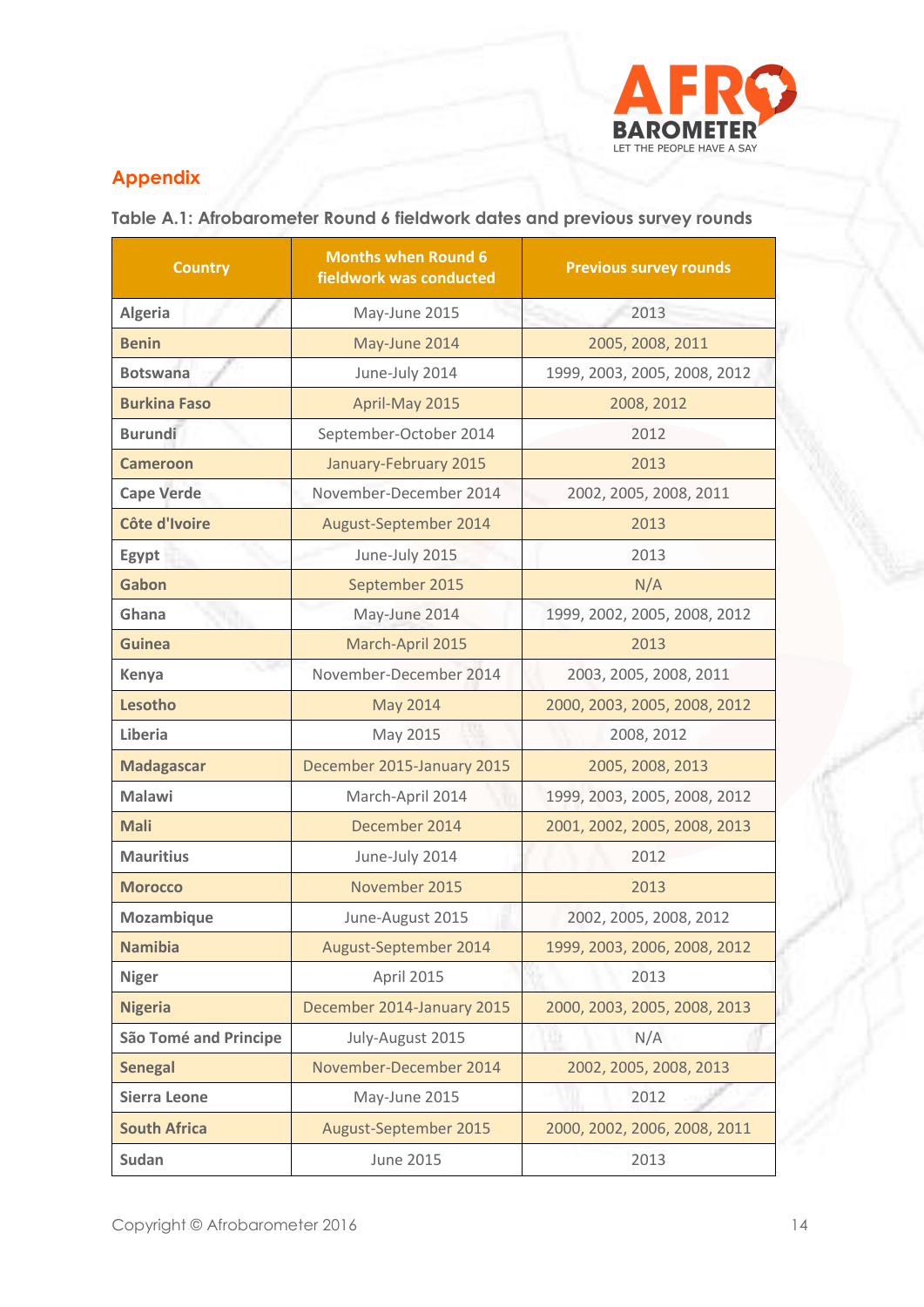

| <b>Country</b>   | <b>Months when Round 6</b><br>fieldwork was conducted | <b>Previous survey rounds</b> |  |  |
|------------------|-------------------------------------------------------|-------------------------------|--|--|
| <b>Swaziland</b> | <b>April 2015</b>                                     | 2013                          |  |  |
| <b>Tanzania</b>  | August-November 2014                                  | 2001, 2003, 2005, 2008, 2012  |  |  |
| <b>Togo</b>      | October 2014                                          | 2012                          |  |  |
| <b>Tunisia</b>   | April-May 2015                                        | 2013                          |  |  |
| <b>Uganda</b>    | May 2015                                              | 2000, 2002, 2005, 2008, 2012  |  |  |
| Zambia           | October 2014                                          | 1999, 2003, 2005, 2009, 2013  |  |  |
| <b>Zimbabwe</b>  | November 2014                                         | 1999, 2004, 2005, 2009, 2012  |  |  |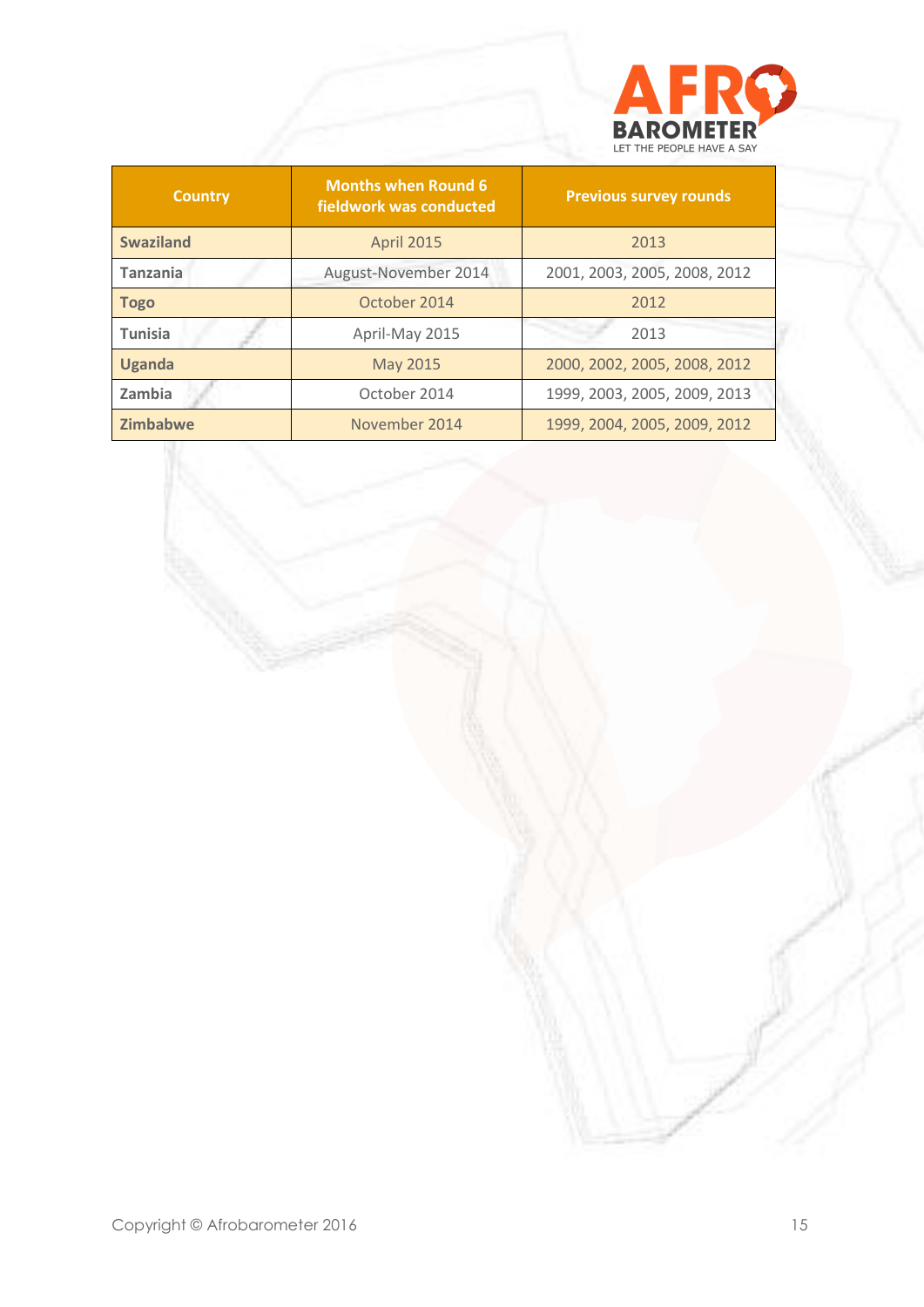

## **Other Round 6 global releases**

- **Where to start? Aligning sustainable development goals with citizen priorities.** (2015). Afrobarometer Dispatch No. 67. Available at [http://afrobarometer.org/sites/default/](http://afrobarometer.org/sites/default/%20files/publications/)  [files/publications/D](http://afrobarometer.org/sites/default/%20files/publications/)ispatches/ ab\_r6\_dispatchno67\_african\_priorities\_en.pdf.
- **Building on progress: Infrastructure development still a major challenge in Africa.** (2016). Afrobarometer Dispatch No. 69. Available at [www.afrobarometer.org/](http://www.afrobarometer.org/) publications/ad69-building-progress-infrastructure-development-still-major-challengeafrica.
- **Africa's growth dividend? Lived poverty drops across much of the continent.** (2016). Afrobarometer Policy Paper No. 29. Available at [http://www.afrobarometer.org/](http://www.afrobarometer.org/%20publications/pp29-africas-growth-dividend-lived-poverty-drops-across-the-continent)  [publications/pp29-africas-growth-dividend-lived-poverty-drops-across-the-continent.](http://www.afrobarometer.org/%20publications/pp29-africas-growth-dividend-lived-poverty-drops-across-the-continent)
- **Good neighbours? Africans express high levels of tolerance for many, but not for all.** (2016). Afrobarometer Dispatch No. 74. Available at [http://afrobarometer.org/](http://afrobarometer.org/%20publications/tolerance-in-africa)  [publications/tolerance-in-africa.](http://afrobarometer.org/%20publications/tolerance-in-africa)
- **Off-grid or 'off-on': Lack of access, unreliable electricity supply still plague majority of Africans.** Afrobarometer Dispatch No. 75. Available at [http://afrobarometer.org/p](http://afrobarometer.org/)ublications/ad75-unreliable-electricity-supply-still-plaguemajority-of-africans.
- **Lack of safe water, sanitation spurs growing dissatisfaction with government performance.** Afrobarometer Dispatch No. 76. Available at<http://afrobarometer.org/> publications/ad76-lack-of-safe-water-and-sanitation-spurs-growing-dissatisfaction.
- **Despite gains, barriers keep health care high on Africa's priority list.** Afrobarometer Policy Paper No. 31. Available at [http://www.afrobarometer.org/publications/pp31](http://www.afrobarometer.org/publications/pp31-despite-gains-barriers-keep-health-care-high-on-africas-priority-list) [despite-gains-barriers-keep-health-care-high-on-africas-priority-list.](http://www.afrobarometer.org/publications/pp31-despite-gains-barriers-keep-health-care-high-on-africas-priority-list)
- **Strong public support for 'watchdog' role backs African news media under attack.** Afrobarometer Dispatch No. 85. Available at<http://afrobarometer.org/publications/> ad85-media\_in\_africa\_world\_press\_freedom\_ day\_2016.
- **Regional integration for Africa: Could stronger public support turn 'rhetoric into reality'?** Afrobarometer Dispatch No. 91. Available at [http://afrobarometer.org/](http://afrobarometer.org/%20publications/ad91-regional-integration-africa-could-stronger-public-support-turn-rhetoric-reality)  [publications/ad91-regional-integration-africa-could-stronger-public-support-turn](http://afrobarometer.org/%20publications/ad91-regional-integration-africa-could-stronger-public-support-turn-rhetoric-reality)[rhetoric-reality.](http://afrobarometer.org/%20publications/ad91-regional-integration-africa-could-stronger-public-support-turn-rhetoric-reality)
- **Does less engaged mean less empowered? Political participation lags among African youth, especially women.** Afrobarometer Policy Paper No. 34. Available at http://www.afrobarometer.org/publications/youth-day-2016.